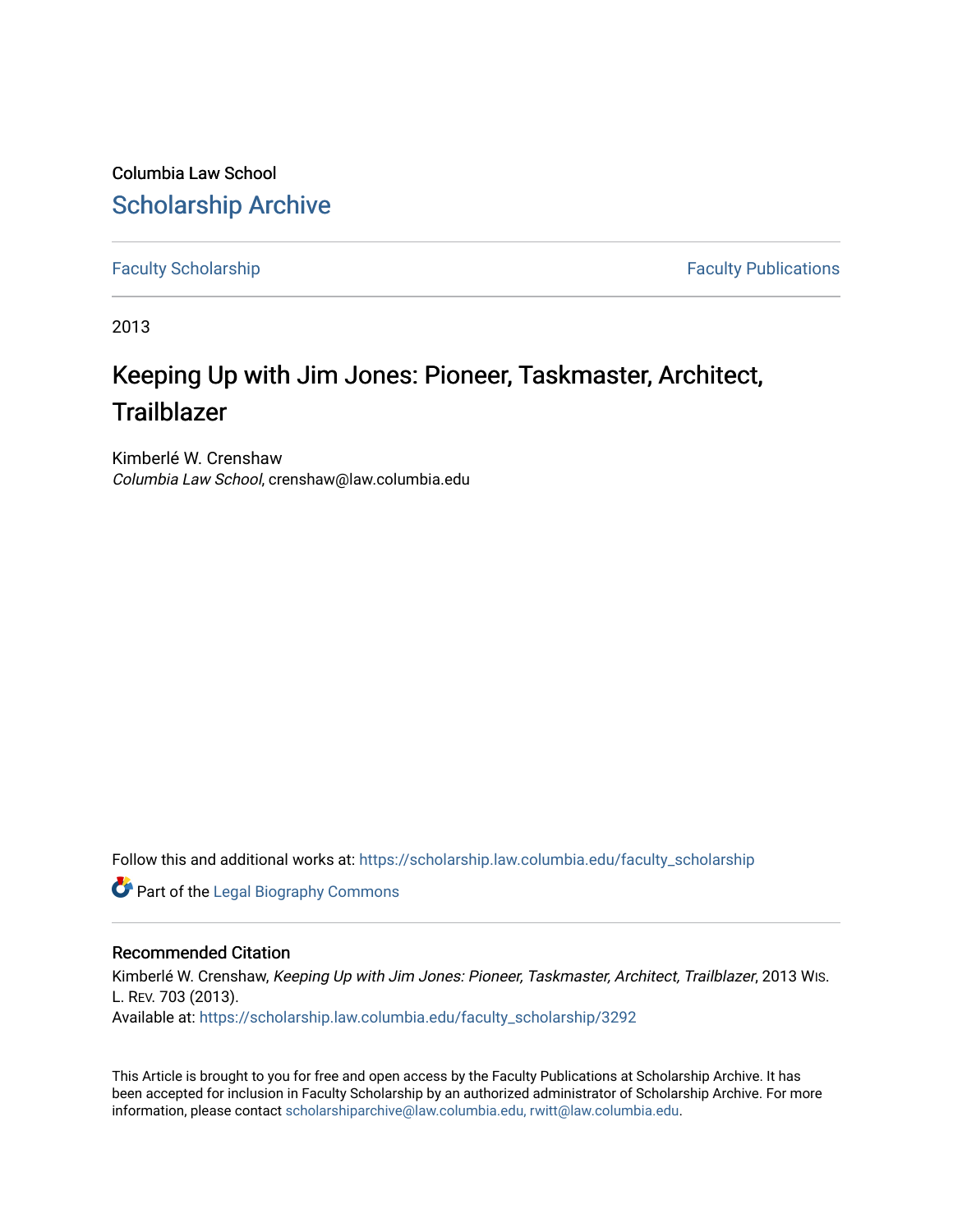# **KEEPING UP WITH JIM JONES: PIONEER, TASKMASTER, ARCHITECT, TRAILBLAZER**

#### KIMBERLÉ WILLIAMS CRENSHAW\*

It is a special honor to have this opportunity to celebrate Professor Jim Jones's pivotal role in integrating the ranks of the law professoriat. Jim Jones was of course not the only one who hoped that the number of minority law professors would swell as the number of law graduates increased, but unlike those who simply watched and waited, Jim Jones decided to actually do something about the infamous "pool problem" in legal education. $<sup>1</sup>$ </sup>

Through his innovation, mentoring, and dogged advocacy, Jim Jones put action to passion, quietly, deliberately, and diligently creating a pipeline of minority law teachers. **I** know that, at least for me, and most likely for every other Hastie Fellow, were it not for Jim Jones, we would not have the careers that we do.

This Tribute provides us all with the opportunity not only to express profound gratitude to Professor Jones, but to consider the implications of his visionary leadership in the context of the contemporary challenges we now face.

As is always the case with trailblazers like Jim Jones, there are stories to tell, and I certainly have a few. Beyond that, however, I would like to dig a little deeper to think about how we recover the contributions of Jim Jones and others like him-the race men and women of the twentieth century<sup>2</sup>—in the current milieu of post-racialism. Those of us in the post-segregation generation probably know many elders like Jim Jones. It might have been an elementary school teacher, a college professor, or even a public figure whom we admired from afar. Neither exclusively liberal nor moderate, conservative nor radical, the common denominator in race men and women was that they straddled the fence between being and doing, illustrating through thought and deed what it

Professor of Law, Columbia Law School and University of California at Los Angeles School of Law.

<sup>1.</sup> See Kimberlé Williams Crenshaw, *Twenty Years of Critical Race Theory*: *Looking Back to Move Forward,* 43 CONN. L. REv. 1253, 1265 (2011) (discussing how Harvard, typical among most law schools, approached the pool problem as an evolutionary approach, watching to see who would eventually emerge).

<sup>2. &</sup>quot;Race men" and "race women" are twentieth century colloquialisms used to refer to black intellectuals and leaders who prototypically embrace a stance towards their racial marginality with a mix of race pride and commitment to lifting others as they climbed. *See generally* HAZEL V. CARBY, RACE MEN (1998) (investigating, inter alia, W.E.B. Du Bois's status as a "race man").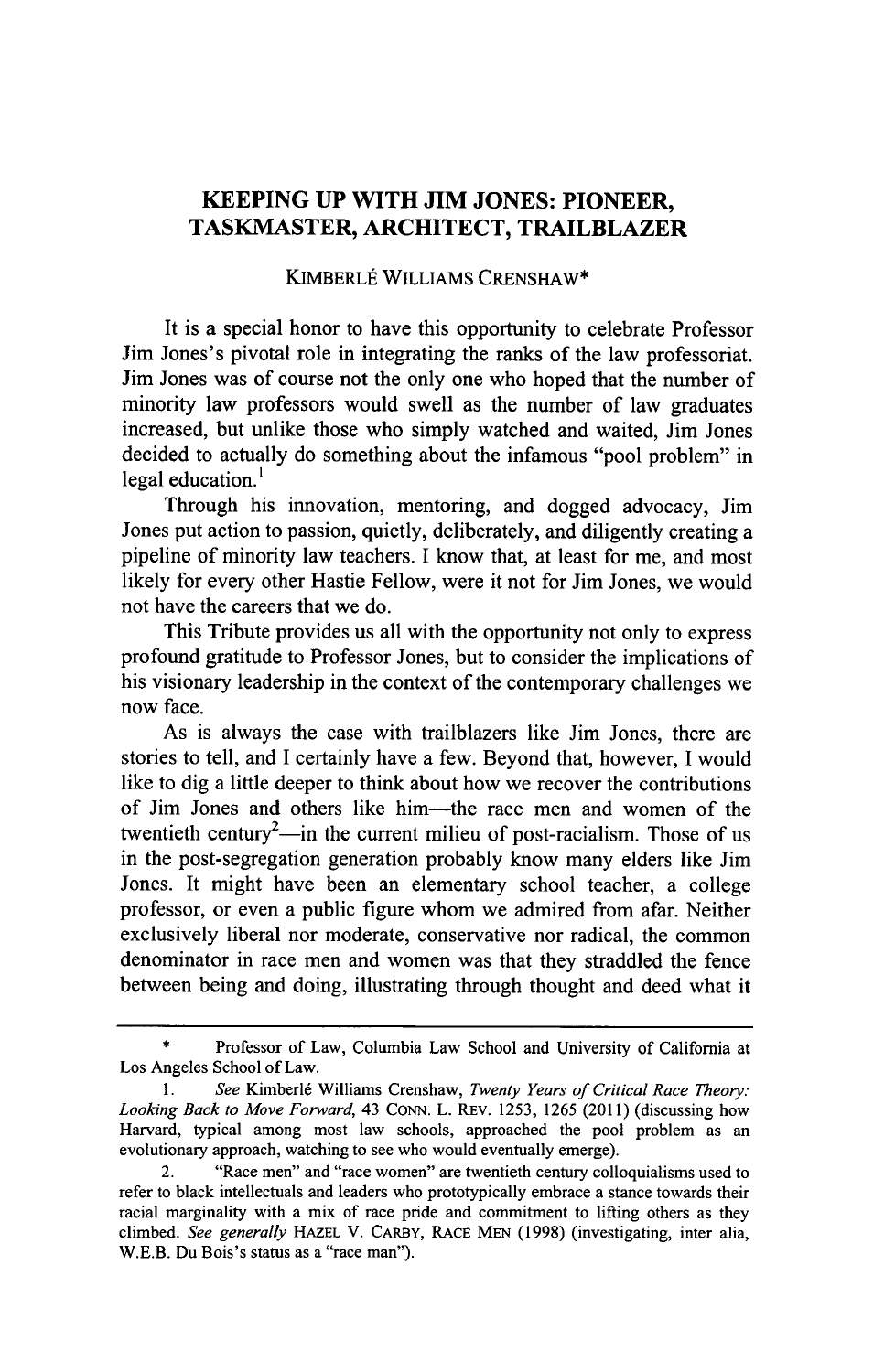means to deliver body and mind in the service of a people. This way of attending to race seems old school these days, particularly in light of newer ways of thinking about how race frames cause. I want to think about how to lift this legacy up-to find ways of bringing it forward to reground and inspire us to confront the sobering realities that await our attention.

#### MEETING JIM JONES

I heard about Jim Jones weeks before I met him, and what I was told scared me to bits. It was 1984, and, having joined other student activists in protesting the status quo at Harvard Law School, it was time for me to consider what kind of career was in store for me. Corporate practice was just not an option-I had learned early on that while some things came easy for me, adapting to the culture of mainstream law firms was not one of them. Equally importantly, like many good advocates, I had become a passionate believer in the case we law students were building against contemporary legal education. As many of us saw it, not only was law school a site of meaningful struggle around the terms through which American race relations would be legitimized or transformed, law teaching and scholarship were also important sites of contestation in the ongoing efforts to transform American society.3 Extending the reach of integration to legal education also provided another pressure point to ensure that the transitory nature of law student activism might be augmented by a longer term presence behind the podium.

Law school deans and administrators were well aware that the voice of student protest posed only an intense but ultimately weatherable storm that would pass with one easy word: graduation. I had decided a year earlier that I rather fancied this idea of being a law professor. Not only was I impressed by the enormous intellectual freedom they seemed to have. I was mesmerized by the ability of some of my more famous professors to use their law school classrooms as mock jury pools, as focus groups and mini law firms full of eager associates to articulate the

<sup>3.</sup> *See* Duncan Kennedy, *A Cultural Pluralist Case for Affirmative Action in Legal Academia,* 1990 DUKE L.J. 705, 728 (arguing that "[a] much larger minority intelligentsia should produce more scholarship about the legal issues that have impact on minority communities. The subject matter of scholarship is determined at present by the unregulated 'interest' of academics. What we decide to write about just 'flows naturally' from our backgrounds, education and individual peculiarities. I think it is obvious that some significant proportion of minority intellectuals would be led in this way to write about minority legal issues. The precedent for this is the creation of modem civil rights law by black lawyers who devised the litigation strategy of the National Association for the Advancement of Colored People. It would be farfetched to argue that the race of these lawyers was irrelevant to their choice of subject matter, or that the black civil rights cause would have evolved in the same way had all the lawyers involved been white.").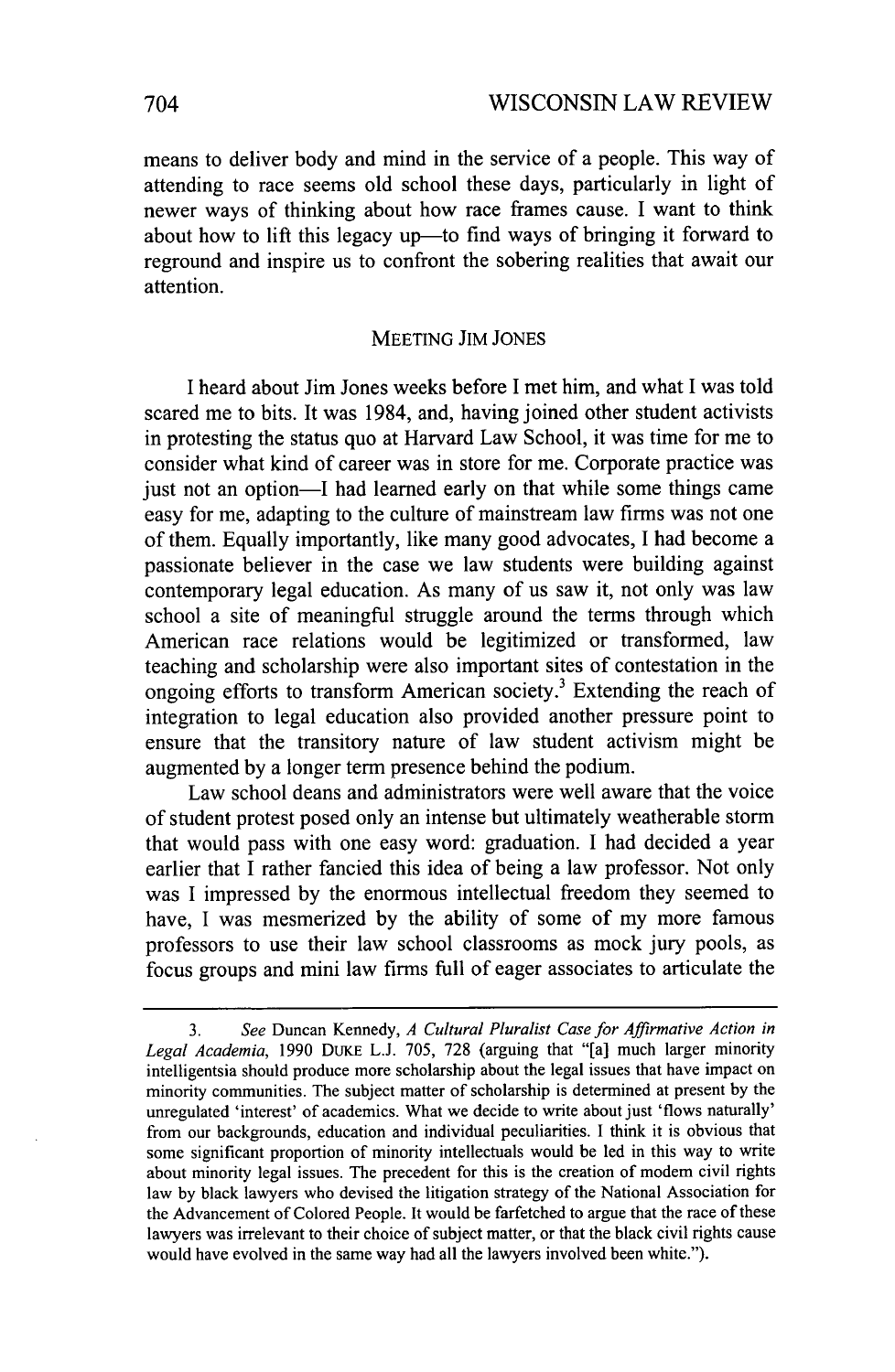right answer to legal problems that, unknown to us, were cases of first impression. Engaging us to chase as-yet-unsettled theories and arguments was generative for our professors and it prompted me to wonder: was it possible to use the classroom in a similar fashion to explore theories about race and law? I could only imagine what kinds of projects were possible when one does not have to worry about choosing cases to pay the bills. Intellectual freedom-what is thy name? Tenured law-professorship.

The only challenge—and I mean that only in the same way a 200-pound man can be called Tiny-was that I had no idea how to become a law professor. During all the heady times of my working with other students to pull together teach-ins, write petitions and briefs, and even create and facilitate an "alternative course" at Harvard Law School,<sup>4</sup> none of our faculty allies ever suggested, hinted, or inquired whether I might want to pursue a career in law teaching. Somehow that possibility never materialized while I was at Harvard, so I was left to drift in a sea of desire without a clue about how to navigate these waters.

Then one day I saw a poster announcing the Hastie Fellowship at the University of Wisconsin Law School. Thankfully, I had just taken A. Leon Higginbotham's seminar on Race and American Law, so my recognition of the first African American Court of Appeals judge for whom the fellowship was named stopped me dead in my tracks.<sup>5</sup> It was like the poster was talking to me:

Psssttttt, hey YOU! Yes YOU!! You say you want to be a law teacher, but let's face it, you haven't the remotest clue of how to go about it, and from where I sit, it doesn't look very likely that you'll sort that one out. But here, just maybe, is a program for you.

<sup>4.</sup> Crenshaw, *supra* note 1, at 1277-87.

*<sup>5.</sup>* William Hastie earned his LL.B. from Harvard University in 1930 and his Doctorate in Juridical Science from the same institution in 1932. Linda T. Wynn, *William T. Hastie (1904-1976),* TENN. ST. U. LIBR., http://ww2.tnstate.edu/ library/digitallhastie.htm (last visited Mar. 21, 2013). He was Assistant Solicitor at the Department of the Interior from 1933-37 and Judge of the District Court of the Virgin Islands from 1937-39, making him the United States' first African American federal magistrate. *Id.* He was the Dean of Howard University School of Law from 1939-46. *Id.* He served as the first African American Governor of the Virgin Islands from 1946-49. *Id.* He was a civilian Aide to the Secretary of War from 1940-42, but resigned from his position in 1943 in protest of segregation and discrimination in the armed forces. *Id.* In 1944, he supported the position of the National Committee to Abolish the Poll Tax. *Id.* He was appointed to the Third Circuit Court of Appeals in 1949, the highest position held by any African American at that time, and became Chief Judge in 1968. *Id.*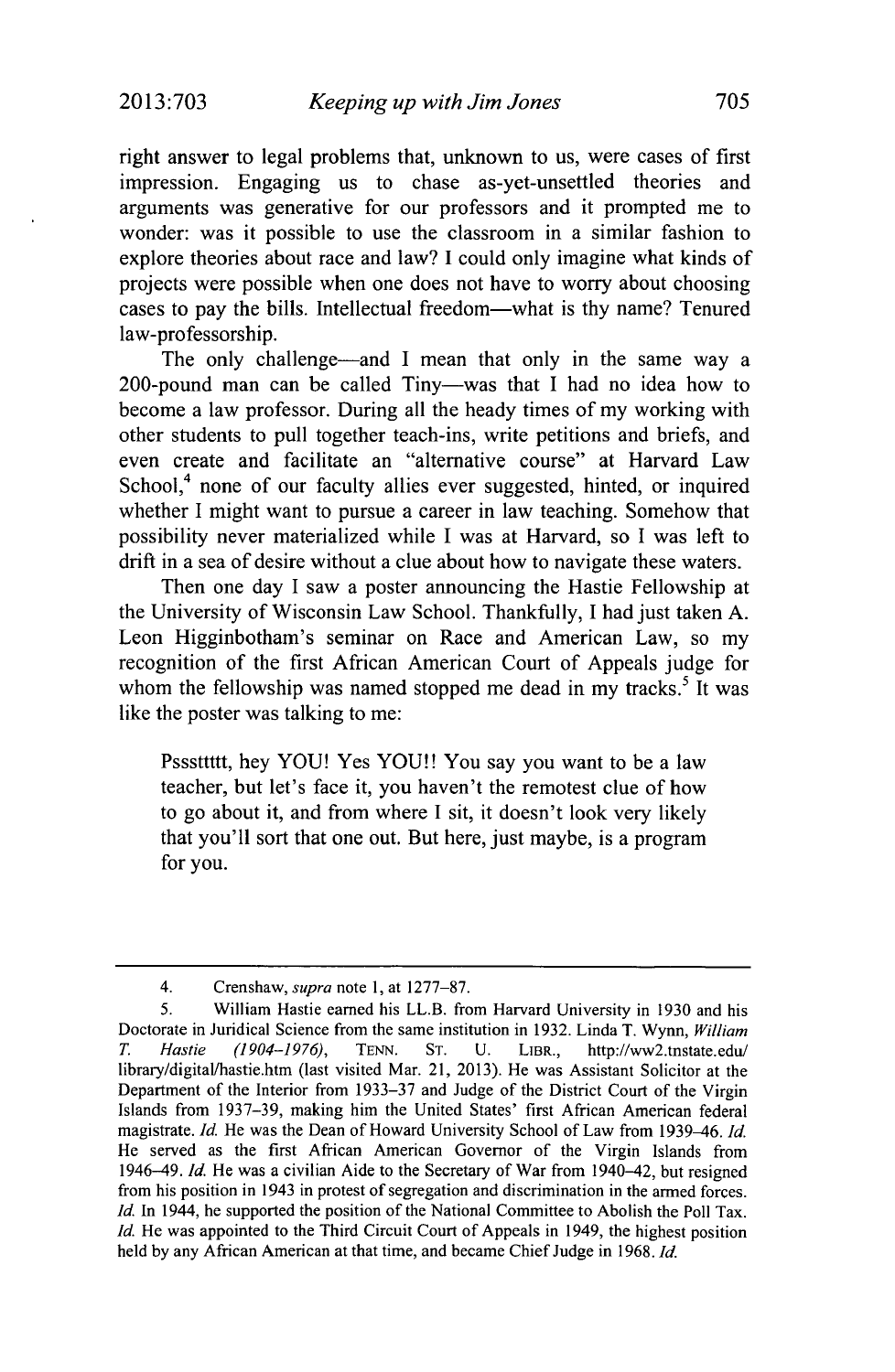**I** read the announcement at warp speed, and **I** probably took the poster with me to meet with one of the few professors there who seemed amenable to thinking through this possibility: Duncan Kennedy.

While he knew nothing about the program, he did know David Trubek, his former law professor who was Director of the Institute for Legal Studies at Wisconsin,<sup>6</sup> whom he rang up as I sat there to explore the possibility. An application followed, and in short order, a trip to Madison was arranged. **I** was told that **I** would meet David Trubek, Bill Whitford, Dirk Hartog, a few more members of the committee, and then. **.** Jim Jones. The way they said it **. .** ."Jim Jones"... told me that this was really the interview that counted.

## BUT WHAT WAS IT ABOUT JIM JONES THAT HIS NAME WAS SPOKEN WITH A PREGNANT PAUSE AS A CHASER?

My other interviews went well—I talked about a few research ideas I wanted to pursue as a Hastie Fellow; one was an interrogation of both conservative and liberal takes on civil rights that would eventually be my thesis and first published article.<sup>7</sup> And the second was something I was still trying to conceptualize that pertained to the interaction of race and gender discrimination.<sup>8</sup> I had a few cases that seemed puzzling, but I really didn't know what I was talking about at the time. I just knew that I wanted some time to figure out how to talk about it.

*<sup>6.</sup> David Trubek: Professor of Law Emeritus,* U. Wis. L. SCH., http://www.law.wisc.edu/profiles/dmtrubek@wisc.edu (last visited Mar. 21, 2013). ("David M. Trubek is Voss-Bascom Professor of Law Emeritus and a Senior Fellow of the Center for World Affairs and the Global Economy (WAGE) at the University of Wisconsin-Madison. A graduate of UW-Madison and the Yale Law School, Professor Trubek served as law clerk to Judge Charles E. Clark of the 2nd Circuit Court of Appeals and as Legal Advisor to the USAID Mission to Brazil.... He joined the UW Law School faculty in 1973 and served as Associate Dean for Research from 1977 to 1984. During this period he also was Director of CLRP, the Civil Litigation Research Project, which was supported by the US Department of Justice. In 1985 he founded the UW's Institute for Legal Studies which he directed from 1985-90. Trubek was appointed as University Dean of International Studies in 1990 and became the founding director of the UW-Madison International Institute in 1995. After stepping down as Dean and Director of the Institute he was Director of WAGE from 2001 to 2004.... He has ... published articles and books on the role of law in development, human rights, European integration, the changing role of the legal profession, and the impact of globalization on legal systems and [mechanisms of] social protection .... He has also contribut[ed to the literature on] critical legal theory, the sociology of law, and civil procedure.").

<sup>7.</sup> *See* Kimberl6 Williams Crenshaw, *Race, Reform, and Retrenchment: Transformation and Legitimation in Antidiscrimination Law,* 101 HARV. L. REv. 1331 (1988).

<sup>8.</sup> *See* Kimberle Crenshaw, *Demarginalizing the Intersection of Race and Sex: A Black Feminist Critique of Antidiscrimination Doctrine, Feminist Theory and Antiracist Politics,* 1989 U. CHI. LEGAL F. 139.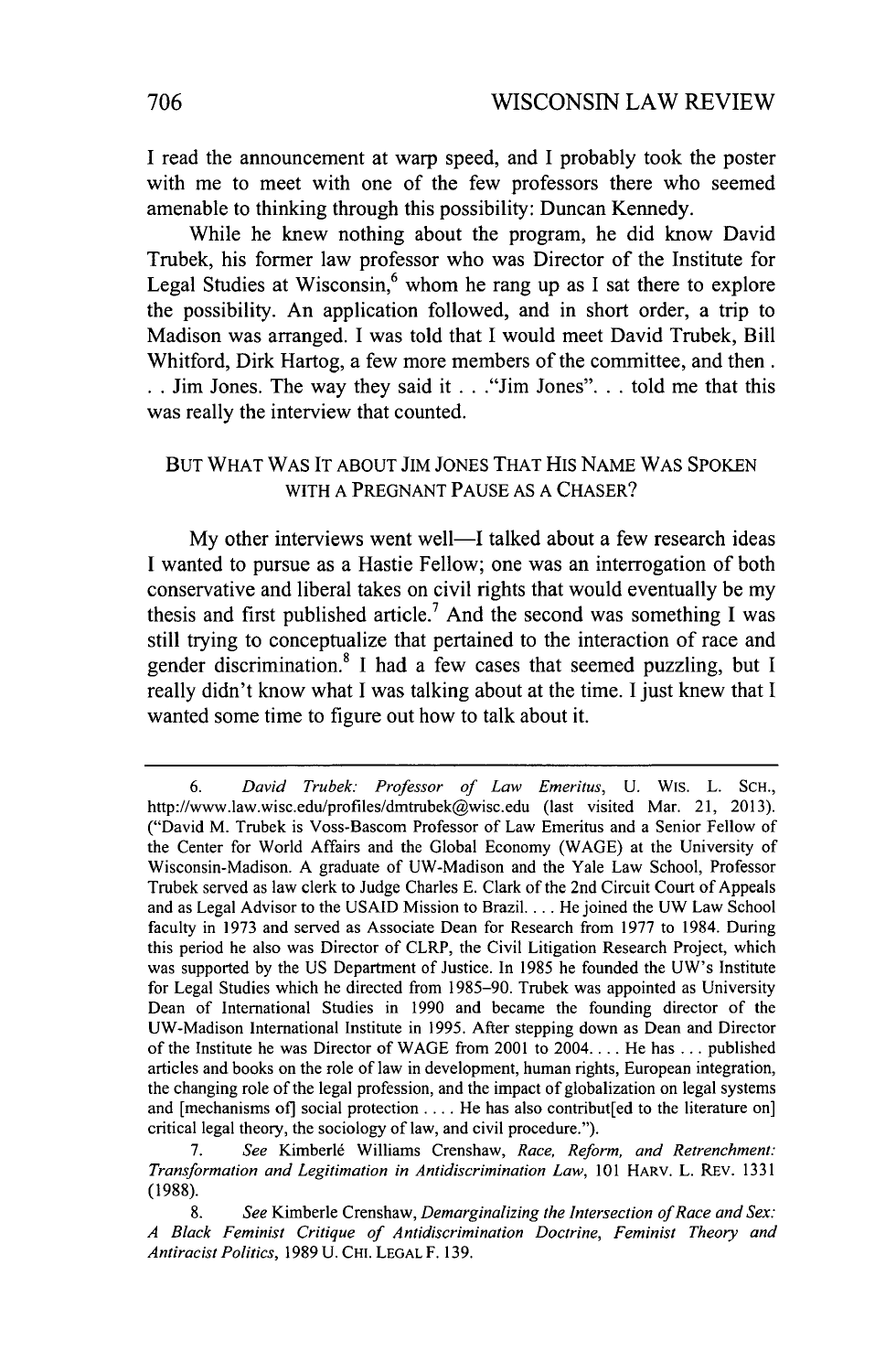Folks were worried. I was talkative and probably a tad provocative, but would I survive Jim Jones? If I was just blowing air, he would call me out. One thing was clear: this interview was not a conversation that I would be able to charm my way through. I had to convince Jim Jones that I was a law professor in the making. This fellowship was a precious resource, and Jim Jones just did not suffer wannabes lightly.

Well, what is a girl to do when the stakes are high, you are nervous and unsteady, and do not know how to get your act in order? Tried and true for me was to call my mom, which I surely did before I went to meet Professor Jones.

Now my mom, Mariam Williams Crenshaw, was, as they said at the time, "something else," a fierce advocate, a school teacher in what we now call an "urban school," a disciplinarian, a cultural historian, the person who would not let any student graduate from her class without knowing all the verses of the Negro National Anthem,<sup>9</sup> and who also would bring lotion and Afro sheen to school so that students could groom themselves in the privacy of her office before the start of the day. And, having come of age as her father's driver as he delivered babies and tended to the medical needs of their community, she would often return to those very same homes for nearly fifty years, making her own house calls to engage parents of the students who were not living up to their potential. A loving standard-bearer in inner-city education, she was the embodiment of "tough love" long before it became sullied by its association with punishment rather than high expectations.<sup>10</sup> She was a race woman, and Jim Jones was apparently her counterpart at the University of Wisconsin. Neither one of them tolerated underachievement, but at the same time, their hearts beat for students and they were both tireless advocates for them.

I called my mom to talk about my interview with Jim Jones as though he was some kind of puzzle. Halfway through my anxious entreaties for advice, she lost her patience. "Don't you realize who this man is and what he has done to provide you this opportunity?" It was then that I realized that talking to Jim Jones could not be any more

<sup>9. &</sup>quot;The Anthem," originally titled "Lift Every Voice and Sing," was written by James Weldon Johnson and his brother John Rosamond to commemorate Abraham Lincoln's birthday. Herman Beavers, *Johnson, James Weldon, in* THE **CONCISE** OXFORD **COMPANION** TO **AFRICAN AMERICAN** LITERATURE 231, 231-32 (William L. Andrews et al. eds., 2001). "The Anthem" captures the history of African American suffering and the black community's achievement in overcoming it.

<sup>10.</sup> Typical of a punitive articulation of "tough love" is the Hollywood variety of the failing urban school in need of a principal with a big stick. **LEAN ON** ME (Norman Twain Productions & Warner Bros. Pictures 1989), featuring Morgan Freeman, is perhaps the best embodiment of this genre. My own mother, and other "race men and women" like her, embraced a philosophy of high expectations in the context of culturally relevant and rigorous education.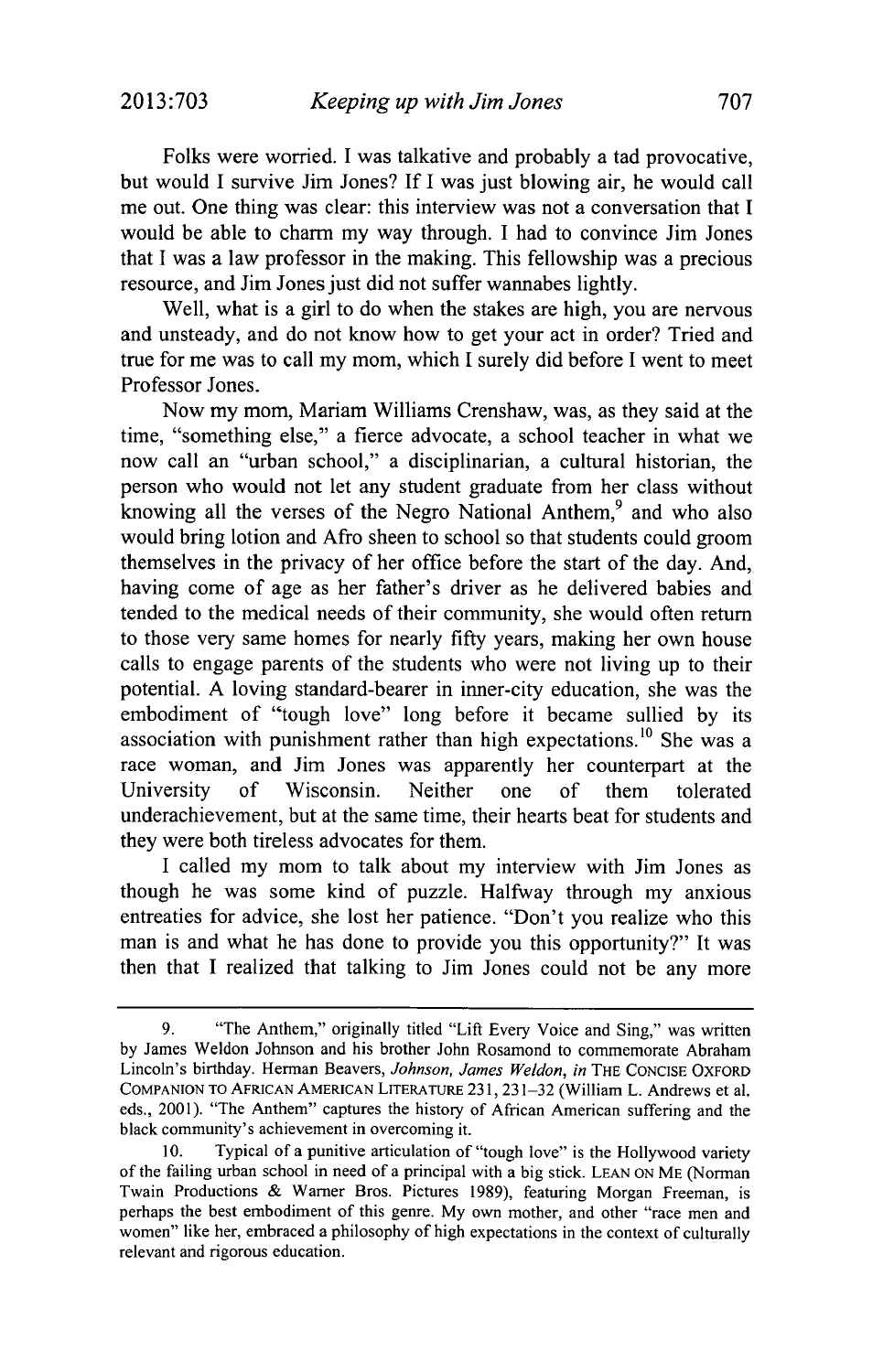challenging than growing up in a household of race men and women, a place where you were expected to speak up and to have something meaningful to say.

Hanging up the phone, I scolded myself for thinking that Jim Jones was out to get me simply because he was going to take me through the paces. I had been there before on any number of occasions with the range of irascible family members, organic intellectuals, advocates, and thought leaders in the community that raised me. Of course I am not going to say that at my interview Jim Jones was warm and fuzzy, or that he embraced me like a loving uncle. He was not and he did not. But he did take me seriously. He did challenge me. He did listen to me. He did tell me exactly what he thought and I told him what I thought. We were off to a great start.<sup>11</sup>

Jim Jones had a steady hand in my early scholarship. Now certainly, we did not always agree-I am not sure he ever understood my attraction to Critical Legal Studies (CLS). I in turn did not get why, given his long history of fighting against discrimination through his work as a government lawyer, he was not a dyed-in-the-wool radical. We had spirited debates about his work as a labor lawyer and, as importantly, he introduced me to the entire literature on race and labor unions, to the inimitable Herbert Hill, $12$  and to the institutional history of affirmative action.<sup>13</sup> This vantage point found a direct route into my work,

13. *See, e.g.,* James E. Jones, Jr., *"Reverse Discrimination" in Employment: Judicial Treatment of Affirmative Action Programs in the United States,* 25 How. L.J. 217 (1982) (highlighting the inaccuracies and misconceptions surrounding the term "reverse discrimination"); James E. Jones, Jr., *The Bugaboo of Employment Quotas,* 1970 WIS. L. REV. 341 (detailing "the development, theory, and design of the revised Philadelphia Plan"); James E. Jones, Jr., *The Development of Modern Equal Employment Opportunity and Affirmative Action Law: A Brief Chronological Overview,* 20 How. L.J. 74 (1977)) (providing a history of the development of equal employment law); James E. Jones, Jr., *The Genesis and Present Status of Affirmative Action in Employment: Economic, Legal, and Political Realities,* 70 IOWA L. REV. 901 (1984-85) (exploring the concept and background of affirmative action); James E. Jones, Jr., *The Origins of Affirmative Action,* 21 U.C. **DAVIS** L. REV. 383 (1988) (examining "the legal and constitutional origins of affirmative action"); James **E.** Jones, Jr., *Twenty-One Years of Affirmative Action: The Maturation of the Administrative Enforcement Process under the Executive Order 11,246*

<sup>11.</sup> Importantly, Jim Jones was not a fan of Critical Legal Studies (CLS), the school of thought with which I was most closely affiliated. Later, when invited to address the Critical Race Theory conference, a school of thought that grew out of CLS, Jones expanded his critique to the large contingent of scholars of color. *See generally* JAMES E. **JONES,** JR., HATTIE'S Boy: **THE LIFE AND TIMES** OF **A TRANSITIONAL NEGRO** (2006).

<sup>12.</sup> Herbert Hill was an ardent supporter of early affirmative action programs, and an outspoken critic of union attempts to preserve seniority systems that contravened Title VII. *See generally* HERBERT HILL, BLACK LABOR **AND** THE **AMERICAN LEGAL** SYSTEM: **RACE,** WORK, **AND** THE LAW (1977) (tracing black labor from the abolition of slavery through the 1960s and 1970s, masterfully weaving together legislative developments, administrative adjudications, federal policy shifts, and workplace practices pertaining to employment discrimination).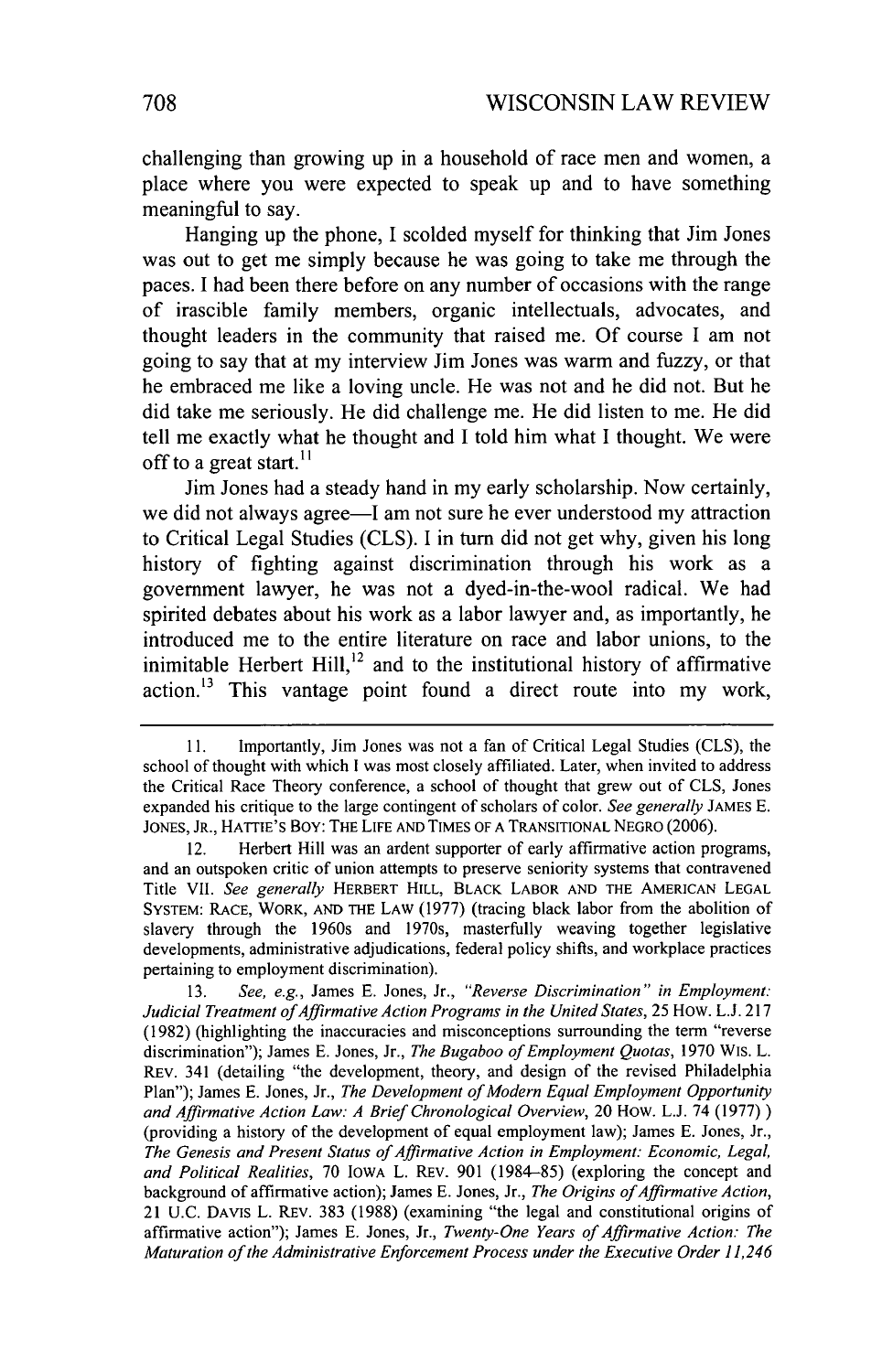specifically in my growing understanding of the long history of racial exclusion in the labor movement and, by extension, within certain elements of the left. I had certainly learned the glorious history of the Wobblies in college, $14$  and my mom was a fierce supporter of the teachers union, but there was also the ugly underbelly of the AFL-CIO and their role in resisting integration of the skilled trades which quite directly set the stage for affirmative action. In all these discussions, I understood that Jim Jones was far from the conservative critic some made him out to be. Indeed, he was much more of a race activist than many advocates today who have refused to meet the specious claims of post-racialism with anything more than a shrug.

Being a race man, as it turns out, is itself a radical undertaking, especially in an institutional setting where there was little incentive to create interventions that worked. Moreover, to sustain it through years of contestation and the growing sense that the effort is obsolete reflected a tenacity that was Jim Jones's hallmark. Jim Jones developed the Hastie Program in response to claims within the law school world that there were few minorities qualified to teach.<sup>15</sup> And it must be said, given all the attention and energy that CLS generated in the ideological arena, that Jim Jones's innovation has stood the test of time, proving yet again that a structural intervention-a project that actually creates a physical on-ramp into legal education-has a unique legacy to which we all can attest.

Importantly, as the high standards imposed by people like Jim Jones attest, racial justice and high achievement are not in opposition. In fact, it is a page out of the anti-affirmative-action book to suggest that the advocacy of the past was something other than high-performance pragmatism. Indeed, the hallmark of Jim Jones and the Hastie Fellowship itself was recognizing that high performance, without a way to crack the barriers to opportunity, is nothing more than teaching into the wind. Race men and women like Jim Jones know that affirmative action works where structural innovation and high-level preparation meet. This is a

*as Amended,* 59 **CHI.-KENT** L. REv. 67 (1982) (discussing "the maturation of the enforcement process of the executive order program on equal employment opportunity and affirmative action").

<sup>14. &</sup>quot;Wobblies" is a nickname for members of the Industrial Workers of the World. For a definitive history of the Wobblies, see MELVYN DUBOFSKY, WE SHALL BE ALL: A HISTORY OF THE **INDUSTRIAL** WORKERS OF THE WORLD (Joseph A. McCartin ed., abridged ed. 2000).

*<sup>15.</sup>* JONES, *supra* note 11, at 777-78. Established in 1973, the Hastie Fellowship prepares students of color obtaining their LL.M. at the University of Wisconsin Law School for a career in law teaching by providing faculty mentorship in the writing of the students' theses and involvement in the faculty community. *William H. Hastie Fellowship Program,* U. Wis. L. SCH., http://www.law.wisc.edu/grad/ fellow hastie.html (last updated Jan. 24, 2013).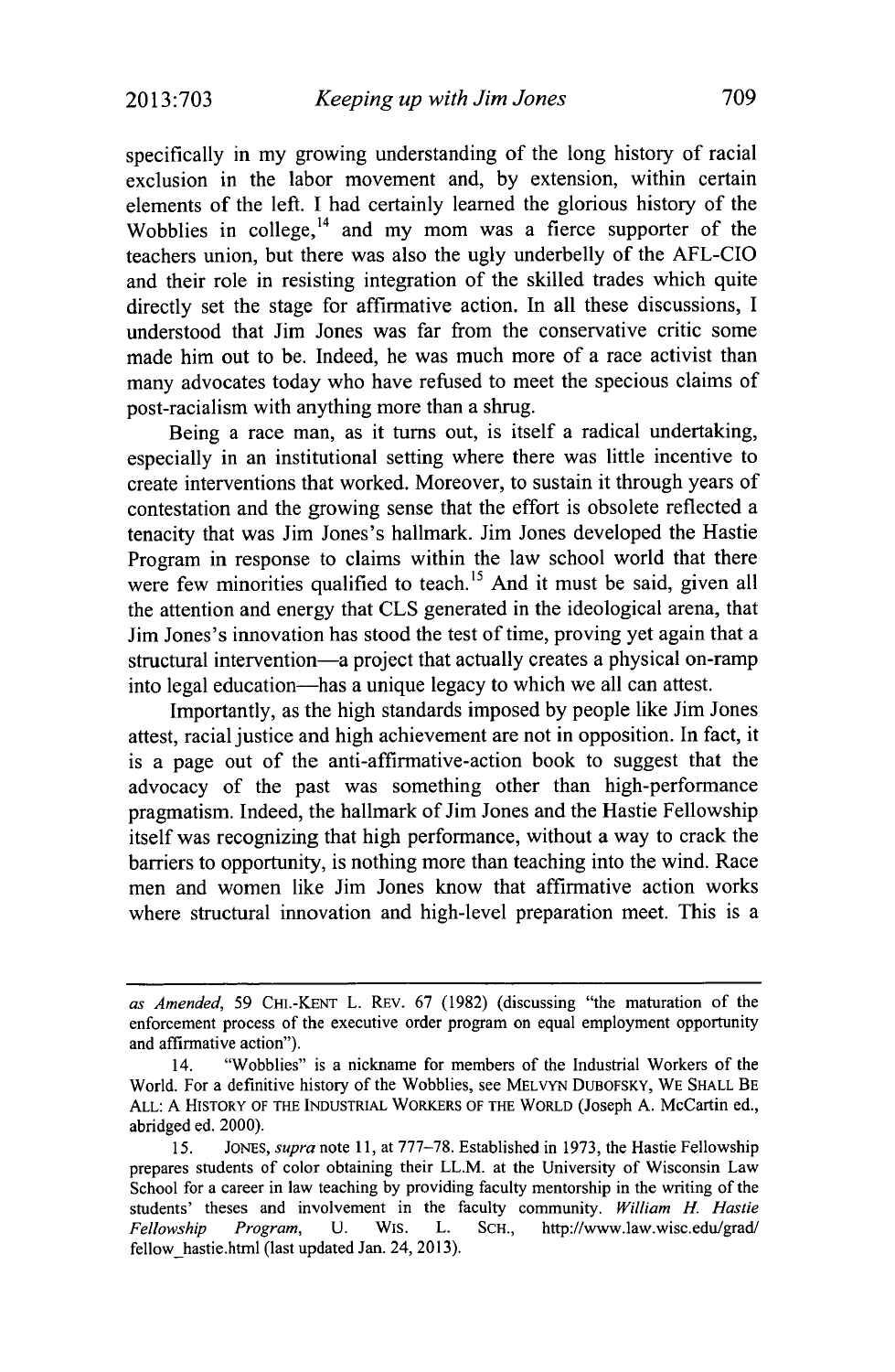truth about this legacy that we cannot allow post-racial adherents to sully.

Jim Jones's contributions make it all the more important that we think hard and long about the contemporary bid to relegate our race men and women to a bygone era. I remember how my boundless joy at the election of Barack Obama was cut short-cut to the bone one might say-when the post-racial celebrations became for some pundits an opportunity to repudiate the race men and women that made the election of Barack Obama possible. Commentators were all ready to jettison the ones who found a way when there was no way; the ones who were not content to merely "get theirs," but were committed to opening the door wider so we could come in too. I simply cannot fathom how it can be that our society can drink the post-racial elixir and think that Jim Jones and others like him who paved the way can simply sashay away, their contributions no longer needed.

I think that Jones's kids have to do more than to keep his invention-the Hastie Fellowship-alive. We have to reinvent ways to stake out the claims of racial justice in the face of concerted efforts to wipe out this sensibility. To borrow a page from Jones's playbook, we need to know our adversary in order to develop a strategy to struggle against it. Yesterday's adversary was the complacency that settled in after the collapse of formal segregation. Jones's advocacy and institutional architecture were manifestations of his determination to push the envelope beyond standard practices. Today's adversary is a certain post-racial settlement that celebrates but does not expand the modest level of inclusion that has resulted from hard-fought battles like those waged by race men and women of the earlier generation. This settlement is evident in various ways, including in doctrine and discourse that effectively declare that the momentum forward is no longer expected, promoted, or necessary.

## POST-RACIAL AS MISSION ACCOMPLISHED

Post-racialism sometimes functions as a claim that we have accomplished the mission of racial integration; however, upon closer inspection, this accomplishment is a far cry from what might be called the complete elimination of vestiges of the racial state of affairs ante. A vision of what was once a measure of such an accomplished mission might be found in the affirmative project of *Green v. County School Board of New Kent County.16* The Court's insistence that New Kent County must eliminate all vestiges of a dual schools system, "root and

<sup>16. 391</sup> U.S. 430 (1968).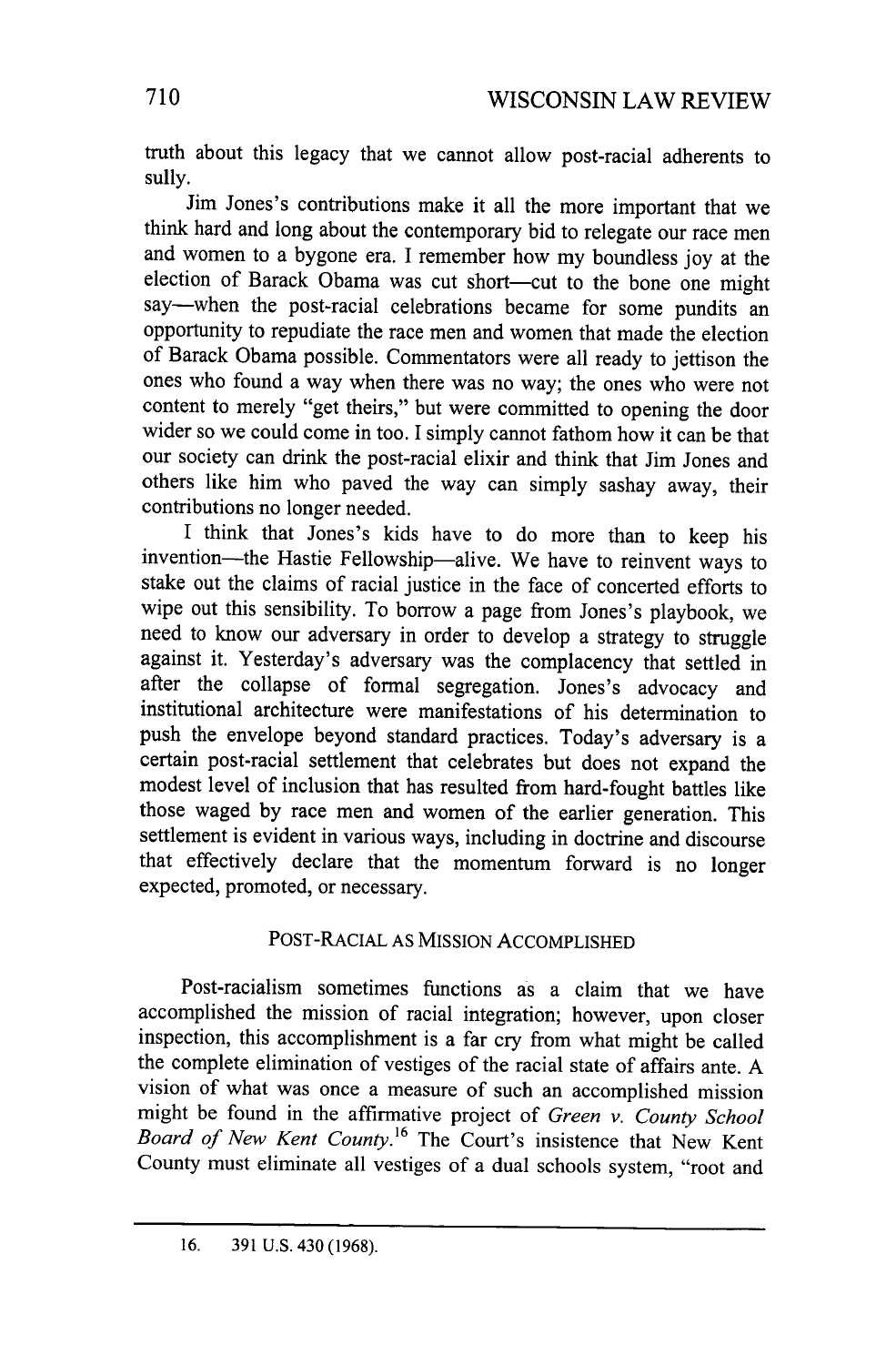branch,"<sup>17</sup> is a valid benchmark to determine whether we are truly "post-racial" that could be applied throughout society. Now, clearly, most folks who embrace the current conception of post-racialism are hard pressed to point to the complete elimination of vestiges of discrimination root and branch. Thus theirs is a more stylized claim that we are post-racial notwithstanding the fact that any Mission Accomplished claim is clearly premature.

The legacy of race men and women is, of course, to resist anything short of full equality—whether they define it as fully realized integration, an equitable sharing of resources, or some other measure. As Fannie Lou Hamer quipped in rejecting the compromise at the 1964 Atlantic City convention, "[w]e didn't come all this way for no two seats . . . ."<sup>18</sup> Today's claim that we have somehow arrived at the "promised land" reflects less of an embrace of "root and branch" elimination of racial barriers contemplated by New Kent County, but far more of a *Freeman v. Pitts19* attitude toward legal education; namely, that we have integrated to the fullest extent practicable.<sup>20</sup> As Jones reminds us again and again, we have not come close to what could have happened if each law school that complained about the pool problem had decided to do something about it. Had, say, the top forty schools undertaken an apprenticeship approach like the Hastie, we would be celebrating not dozens, but thousands of minority law professors having joined the ranks through this modest but practical effort. And we have not even thought about the other professions like medicine, business, and the sciences, all of which could have done something similar.

Here I think it is important to point out how the Hastie Fellowship was shaped by Professor Jones's experience in the federal bureaucracy. As a labor lawyer, Professor Jones worked in the face of intransigence to facilitate integration. Jones' success in crafting an industry-specific response to the legacy of racial exclusion gives us reason to contest post-racial claims that what has been done to address racial exclusion is pretty much all that could be done. Jones and other race men and women knew better. And as the Hastie experience illustrates, the possibilities are only limited when there exists only a negligible number of individuals empowered enough to implement similar initiatives throughout American society.

<sup>17.</sup> *Id.* at 437-38.

<sup>18.</sup> KAY MILLS, THIS LITTLE LIGHT OF MINE: THE LIFE OF FANNIE Lou HAMER 5 (2007).

<sup>19. 503</sup> U.S. 467 (1992).

<sup>20.</sup> *See id*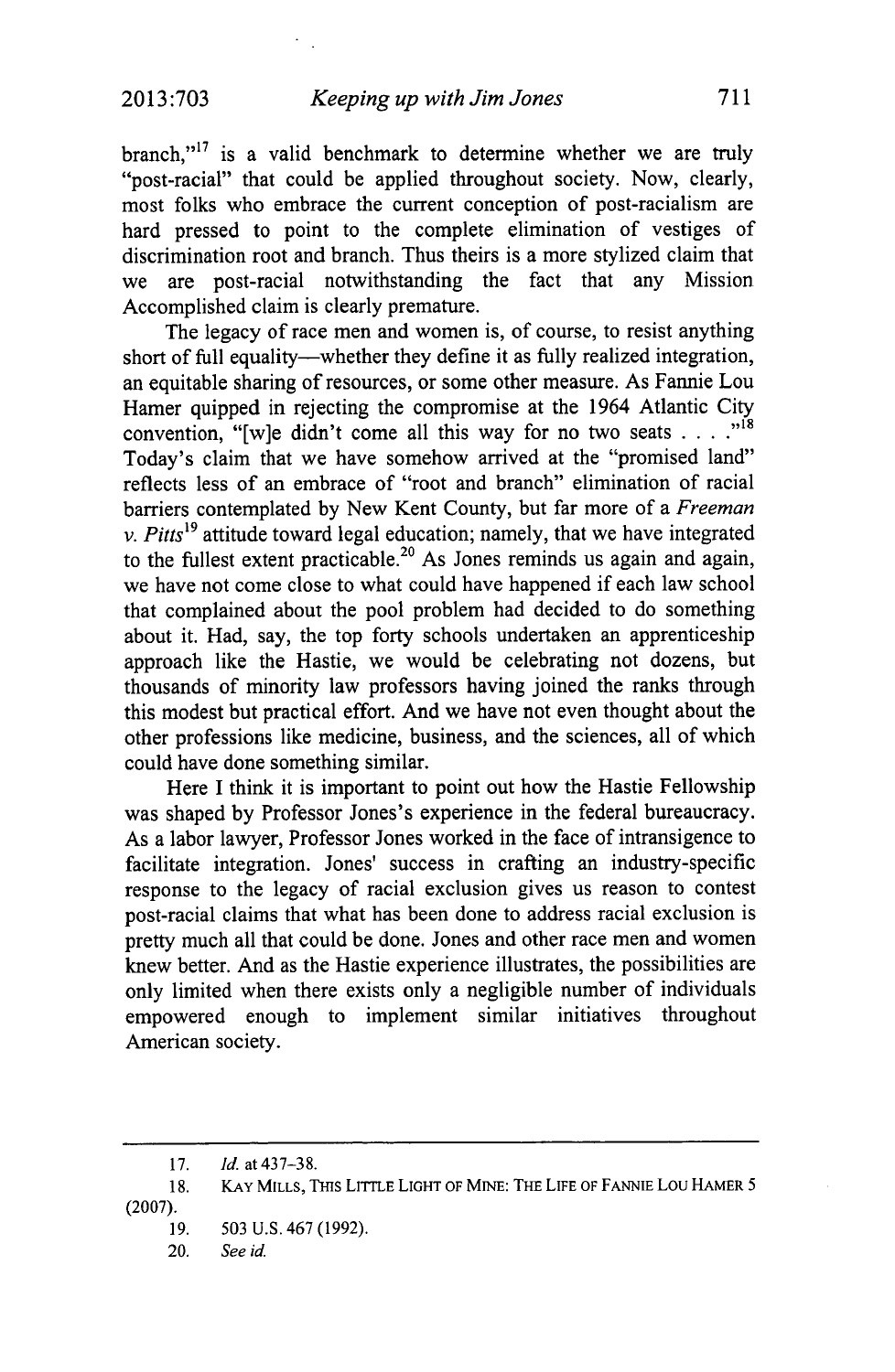Another version of post-racialism that seeks to render the legacy of our race men and women obsolete is the post-racial pragmatism line.<sup>21</sup> By those lights, race men and women have been eclipsed by the new pragmatism, by the success of Barack Obama and others like him who, it is believed, have managed to break glass ceilings simply by proving themselves fit for the job. Curiously, this notion of the new pragmatism seems to suggest that the race men and women of the past were something other than pragmatists-idealists, perhaps; symbols; or Atlases carrying the race on their shoulders; but not pragmatists. Of course this notion of post-racial pragmatism is contestable on at least two grounds. First, if Barack Obama had run the post-racial campaign that many seem to think he did, he would have lost. Obama's campaign was smart, it was smooth, and it did what it needed to do, sometimes quietly, sometimes more publicly, but it was not, at the end of the day, nonracial. For any of us living in Ohio, in Michigan, or in other battleground states, we know for certain just how the ground campaign required a practical deployment of white people to talk to white people, to work the institutional mechanisms at hand to smoke out the excuses, and to present the candidate on a clean slate. Nothing about this is new to race men and women, particularly when it comes to building alliances with working class and union folks.

So, who is the "us" that stands to inherit the legacy of the race men and women like Jim Jones? I want to say we are those who know we have benefitted from the efforts of Jim Jones and others who could have climbed the ladder to the ivory tower and pushed it away, but did not. I want to say that we are those who, whether we do race work or not, understand that our very presence in these institutions is important work, and every day we have the opportunity to carve new possibilities and to resist efforts to sully or marginalize the dynamic and creative interventions of the people who got us here. I want to say that the legacy is held not just by people of color but by whites as well who have similarly benefited from efforts to break down the patterns of job placement that privileged the elite. Whites have benefited as well by learning from and working with people with whom they might never have encountered but for the active intervention of the race men and women we honor like Jim Jones.

The reversals of course are real, and they are not all coming from the Tea Party. As we learned from the demise of the first Reconstruction, $22$  backlash is not solely a matter of newly empowered

<sup>21.</sup> *See generally* Crenshaw, *supra* note **1,** Part IV.C.

<sup>22.</sup> *See, e.g.,* J. MORGAN KOUSSER, COLORBLIND INJUSTICE: MINORITY VOTING RIGHTS **AND** THE UNDOING OF THE SECOND RECONSTRUCTION 14 (1999) (describing reasons for "the collapse of the First Reconstruction").